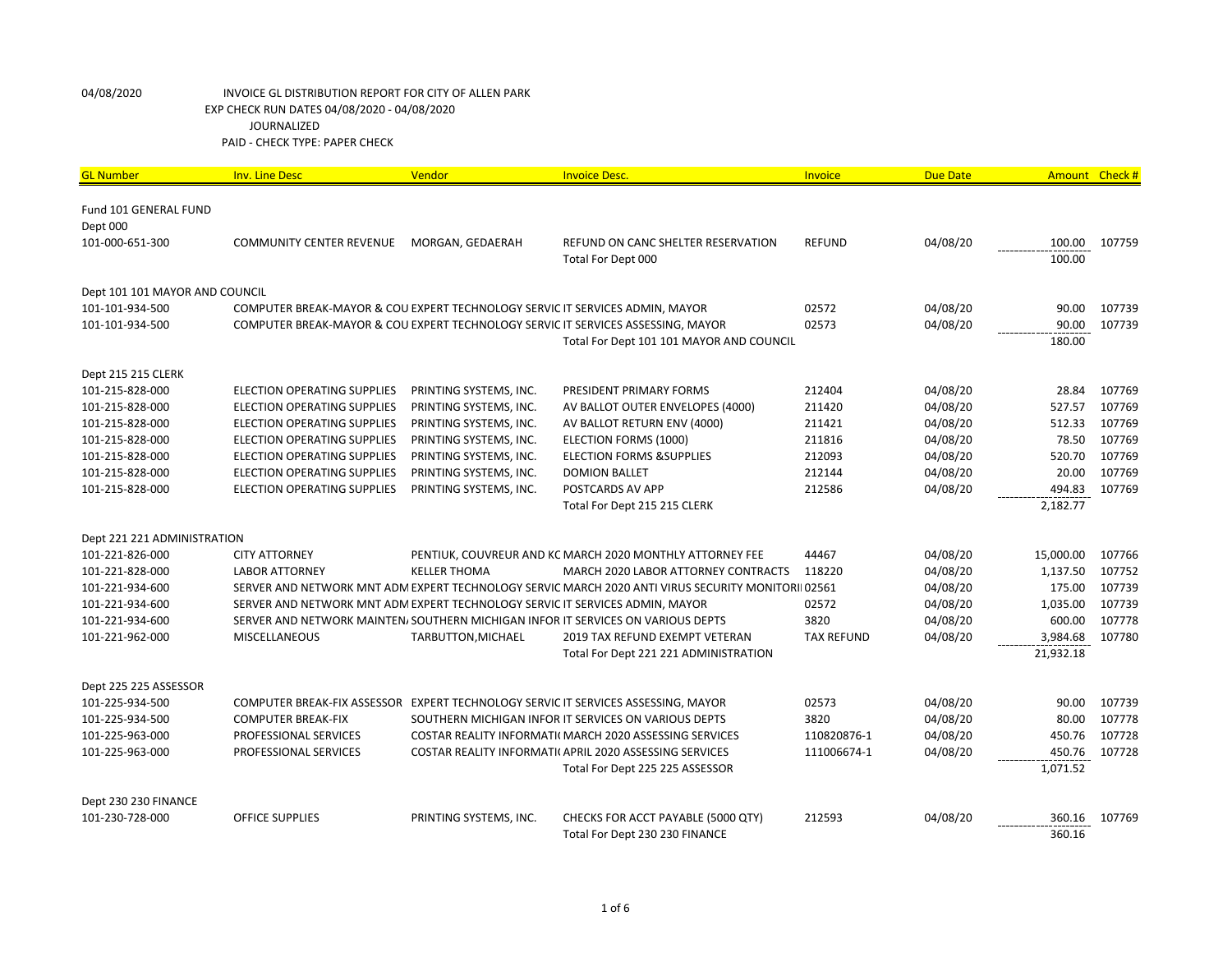| <b>GL Number</b>               | <b>Inv. Line Desc</b>                                       | Vendor                                           | <b>Invoice Desc.</b>                                                   | Invoice                     | <b>Due Date</b> |          | Amount Check # |
|--------------------------------|-------------------------------------------------------------|--------------------------------------------------|------------------------------------------------------------------------|-----------------------------|-----------------|----------|----------------|
| Dept 253 253 TREASURER         |                                                             |                                                  |                                                                        |                             |                 |          |                |
| 101-253-934-000                | EQUIPMENT MAINTENANCE                                       | PITNEY-BOWES                                     | REPAIRS ON POSTAGE MACHINE                                             | 1015309719                  | 04/08/20        | 165.00   | 107768         |
|                                |                                                             |                                                  | Total For Dept 253 253 TREASURER                                       |                             |                 | 165.00   |                |
| Dept 263 263 CITY HALL         |                                                             |                                                  |                                                                        |                             |                 |          |                |
| 101-263-931-000                | <b>BUILDING MAINTENANCE CITY HAI CINTAS CORPORATION-300</b> |                                                  | RUG SERVICES CITY HALL & POLICE DEPT 3/30/4046674558                   |                             | 04/08/20        | 135.93   | 107724         |
| 101-263-931-000                | <b>BUILDING MAINTENANCE</b>                                 | <b>HINCKLEY SPRINGS</b>                          | MARCH 2020 COFFEE SERVICES FOR CITY HALL 17305203032720                |                             | 04/08/20        | 219.77   | 107748         |
| 101-263-931-000                | BUILDING MAINTENANCE- CITY HA REDGUARD FIRE & SECURITY      |                                                  | QUARTERLY MON FIRE ALARM CITY HALL APRIL 44482                         |                             | 04/08/20        | 249.00   | 107772         |
| 101-263-931-000                | <b>BUILDING MAINTENANCE</b>                                 | <b>VETERANS CLEANING</b>                         | MARCH 2020 CLEANING SERVICES CITY HALL                                 | 20-1003                     | 04/08/20        | 2,930.00 | 107783         |
| 101-263-931-000                | <b>BUILDING MAINTENANCE</b>                                 | <b>VETERANS CLEANING</b>                         | MARCH 2020 CLEANING SERVICES DPW                                       | 20-2603                     | 04/08/20        | 755.00   | 107783         |
| 101-263-962-000                | <b>MISCELLANEOUS</b>                                        | <b>HOME DEPOT</b>                                | MARCH 2020 PURCHASES                                                   | <b>MARCH 2020</b>           | 04/08/20        | 591.17   | 107749         |
|                                |                                                             |                                                  | Total For Dept 263 263 CITY HALL                                       |                             |                 | 4,880.87 |                |
| Dept 305 305 POLICE DEPARTMENT |                                                             |                                                  |                                                                        |                             |                 |          |                |
| 101-305-757-000                | <b>OPERATING SUPPLIES</b>                                   | EGAN, CHRIS                                      | REIMBURSEMENT FOR THERMOMETER                                          | REIMBURSEMENT               | 04/08/20        | 72.07    | 107737         |
| 101-305-757-000                | <b>OPERATING SUPPLIES</b>                                   |                                                  | NOBLA INDUSTRIAL SUPPLY C SANITIZER WIPES POLICE DEPT                  | SI-126350                   | 04/08/20        | 325.87   | 107760         |
| 101-305-757-000                | <b>OPERATING SUPPLIES</b>                                   | <b>JAMES THORBURN</b>                            | REIMBURSEMENT FOR HAND SANITIZER                                       | REIMBURSEMENT               | 04/08/20        | 63.60    | 107781         |
| 101-305-761-000                | PRISONER BOARD                                              | <b>STATE OF MICHIGAN</b>                         | SEX OFFENDER REGISTRATION                                              | 551-561040                  | 04/08/20        | 60.00    | 107715         |
| 101-305-761-000                | PRISONER BOARD                                              | <b>STATE OF MICHIGAN</b>                         | LIVE SCAN POLICE DEPT                                                  | 551-561271                  | 04/08/20        | 43.25    | 107716         |
| 101-305-761-000                | PRISONER BOARD                                              | DASH MEDICAL GLOVES                              | <b>GLOVES POLICE DEPT</b>                                              | INV1191936                  | 04/08/20        | 57.90    | 107729         |
| 101-305-761-000                | PRISONER BOARD 39105                                        | ONE HOUR MARTININZING                            | <b>CLEANING SERVICES ON PRISONER BLANKETS</b>                          | <b>MARCH 2020</b>           | 04/08/20        | 1,076.00 | 107762         |
| 101-305-934-500                | <b>COMPUTER BREAK-FIX POLICE</b>                            | EXPERT TECHNOLOGY SERVIC IT SERVICES POLICE DEPT |                                                                        | 02577                       | 04/08/20        | 1,215.00 | 107739         |
| 101-305-934-500                | <b>COMPUTER BREAK-FIX</b>                                   | SOUTHERN MICHIGAN INFOR COMPUTER SERVICES        |                                                                        | 3737                        | 04/08/20        | 280.00   | 107778         |
| 101-305-958-000                | <b>MEMBERSHIP &amp; DUES</b>                                |                                                  | MICHIGAN ASSOC. OF CHIEF (MEMBERSHIP FOR CHIEF WILKEWITZ               | 300005190                   | 04/08/20        | 115.00   | 107756         |
|                                |                                                             |                                                  | Total For Dept 305 305 POLICE DEPARTMENT                               |                             |                 | 3,308.69 |                |
| Dept 340 340 FIRE DEPARTMENT   |                                                             |                                                  |                                                                        |                             |                 |          |                |
| 101-340-757-000                | <b>OPERATING SUPPLIES</b>                                   |                                                  | MESSENGER PRINTING SERVI(PRINTING SERVICES FIRE DEPT                   | 2020000352                  | 04/08/20        | 146.50   | 107755         |
| 101-340-757-500                | <b>RESCUE SUPPLIES</b>                                      |                                                  | BAKER'S GAS & WELDING SUI OXYGEN CYLINDER RENTAL FIRE DEPT             | 09224033                    | 04/08/20        | 99.21    | 107714         |
| 101-340-757-500                | <b>RESCUE SUPPLIES</b>                                      | ELITE TRAUMA CLEAN UP INC MEDICAL WASTE DISPOSAL |                                                                        | MW213-0320                  | 04/08/20        | 40.00    | 107738         |
| 101-340-757-500                | <b>RESCUE SUPPLIES</b>                                      | J & B MEDICAL SUPPLY, INC. RESCUE SUPPLIES       |                                                                        | 6186083                     | 04/08/20        | 100.68   | 107751         |
| 101-340-757-500                | <b>RESCUE SUPPLIES</b>                                      | J & B MEDICAL SUPPLY, INC. RESCUE SUPPLIES       |                                                                        | 6174184                     | 04/08/20        | 156.00   | 107751         |
| 101-340-757-500                | <b>RESCUE SUPPLIES</b>                                      | J & B MEDICAL SUPPLY, INC. RESCUE SUPPLIES       |                                                                        | 6167150                     | 04/08/20        | 105.24   | 107751         |
| 101-340-757-500                | <b>RESCUE SUPPLIES</b>                                      | J & B MEDICAL SUPPLY, INC. RESCUE SUPPLIES       |                                                                        | 6195711                     | 04/08/20        | 103.08   | 107751         |
| 101-340-757-500                | <b>RESCUE SUPPLIES</b>                                      | STRYKER SALES CORPORATIO RESCUE SUPPLIES         |                                                                        | 2971077M                    | 04/08/20        | 87.08    | 107779         |
| 101-340-805-000                | AMBULANCE BILLING                                           | ACCUMED BILLING INC.                             | MARCH 2020 FIRE SERVICES                                               | 24429                       | 04/08/20        | 5,434.86 | 107709         |
| 101-340-853-000                | <b>TELEPHONE</b>                                            | <b>COMCAST</b>                                   | FIRE SERVICES 4/6/20-5/6/20                                            | 8529101680173474 A 04/08/20 |                 | 254.85   | 107726         |
| 101-340-934-500                | <b>COMPUTER BREAK-FIX FIRE</b>                              | EXPERT TECHNOLOGY SERVIC IT SERVICES FIRE DEPT   |                                                                        | 02575                       | 04/08/20        | 405.00   | 107739         |
| 101-340-934-500                | <b>COMPUTER BREAK-FIX</b>                                   |                                                  | SOUTHERN MICHIGAN INFOR REIMBURSEMENT FOR FIBER CABLE INSTALL FII 3807 |                             | 04/08/20        | 55.48    | 107778         |
| 101-340-939-000                | <b>VEHICLE MAINTENANCE</b>                                  | KODIAK EMERGENCY VEHICLE VEHICLE MNT FIRE DEPT   |                                                                        | 1613                        | 04/08/20        | 196.34   | 107754         |
| 101-340-958-000                | <b>MEMBERSHIP &amp; DUES</b>                                |                                                  | MICHIGAN FIRE INSPECTORS FIRE INSPECTOR 1 TEST FOR ENG STETZ           | 04/24/2020                  | 04/08/20        | 350.00   | 107757         |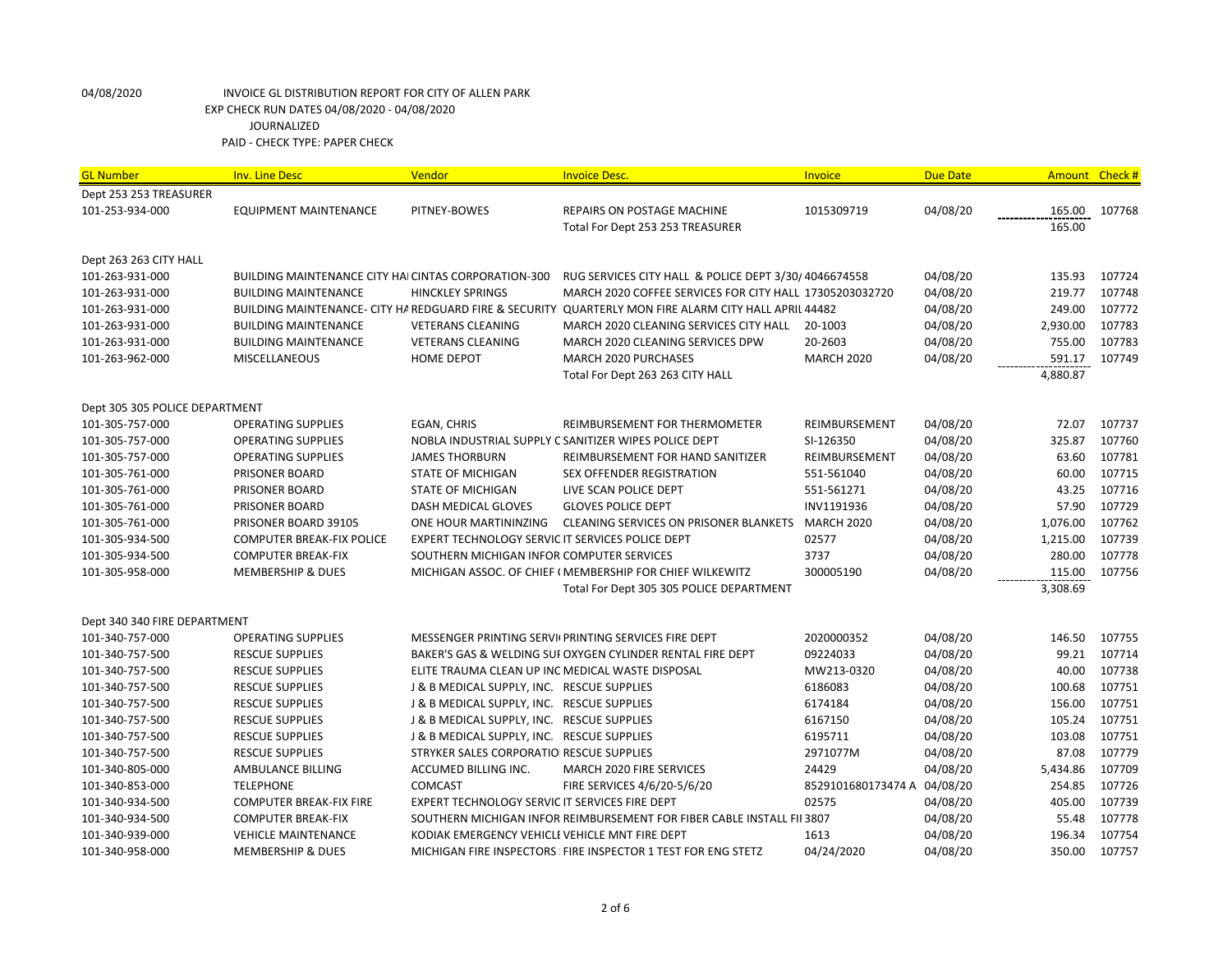| 107758<br>101-340-960-000<br><b>EDUCATION &amp; TRAINING</b><br>MICHIGAN FIRE INSPECTORS FIRE INSPECTOR 1 TEST SGT KOLUSK<br>04/24/2020 K<br>04/08/20<br>350.00<br>04/08/20<br>249.50<br>107755<br>101-340-961-000<br><b>FIRE PREVENTION</b><br>MESSENGER PRINTING SERVIL PRINTING SERVICES FIRE DEPT<br>2020000352<br>8,133.82<br>Total For Dept 340 340 FIRE DEPARTMENT<br>Dept 445 445 DEPARTMENT OF PUBLIC SERVICE<br>101-445-751-000<br><b>GASOLINE</b><br>H. DOMINE ENTERPRISES, INCREPAIRED FUEL PUMP DPS 3/16-3/17/20<br>119001<br>04/08/20<br>1,123.75<br>107747<br>142.10<br>107722<br>101-445-934-500<br>COMPUTER SOFTWARE DPS<br>CDW GOVERNMENT, LLC<br>COMPUTER EQUIPMENT FOR DPW<br>XGR5476<br>04/08/20<br>04/08/20<br>12.95<br>107742<br>101-445-939-000<br><b>VEHICLE MAINTENANCE</b><br><b>GRAINGER</b><br><b>PARTS</b><br>9472166132<br>1,278.80<br>Total For Dept 445 445 DEPARTMENT OF PUBLIC SERVICE | <b>GL Number</b>         | <b>Inv. Line Desc</b> | Vendor | <b>Invoice Desc.</b> | <b>Invoice</b> | <b>Due Date</b> | <b>Amount</b> | Check# |
|---------------------------------------------------------------------------------------------------------------------------------------------------------------------------------------------------------------------------------------------------------------------------------------------------------------------------------------------------------------------------------------------------------------------------------------------------------------------------------------------------------------------------------------------------------------------------------------------------------------------------------------------------------------------------------------------------------------------------------------------------------------------------------------------------------------------------------------------------------------------------------------------------------------------------|--------------------------|-----------------------|--------|----------------------|----------------|-----------------|---------------|--------|
|                                                                                                                                                                                                                                                                                                                                                                                                                                                                                                                                                                                                                                                                                                                                                                                                                                                                                                                           |                          |                       |        |                      |                |                 |               |        |
|                                                                                                                                                                                                                                                                                                                                                                                                                                                                                                                                                                                                                                                                                                                                                                                                                                                                                                                           |                          |                       |        |                      |                |                 |               |        |
|                                                                                                                                                                                                                                                                                                                                                                                                                                                                                                                                                                                                                                                                                                                                                                                                                                                                                                                           |                          |                       |        |                      |                |                 |               |        |
|                                                                                                                                                                                                                                                                                                                                                                                                                                                                                                                                                                                                                                                                                                                                                                                                                                                                                                                           |                          |                       |        |                      |                |                 |               |        |
|                                                                                                                                                                                                                                                                                                                                                                                                                                                                                                                                                                                                                                                                                                                                                                                                                                                                                                                           |                          |                       |        |                      |                |                 |               |        |
|                                                                                                                                                                                                                                                                                                                                                                                                                                                                                                                                                                                                                                                                                                                                                                                                                                                                                                                           |                          |                       |        |                      |                |                 |               |        |
|                                                                                                                                                                                                                                                                                                                                                                                                                                                                                                                                                                                                                                                                                                                                                                                                                                                                                                                           |                          |                       |        |                      |                |                 |               |        |
|                                                                                                                                                                                                                                                                                                                                                                                                                                                                                                                                                                                                                                                                                                                                                                                                                                                                                                                           |                          |                       |        |                      |                |                 |               |        |
|                                                                                                                                                                                                                                                                                                                                                                                                                                                                                                                                                                                                                                                                                                                                                                                                                                                                                                                           | Dept 707 707 PARKS & REC |                       |        |                      |                |                 |               |        |
| CONTRACTED EMPLOYEES EXPENS EXPERT TECHNOLOGY SERVIC IT SERVICES FOR PARKS & REC<br>02576<br>04/08/20<br>90.00<br>107739<br>101-707-756-000                                                                                                                                                                                                                                                                                                                                                                                                                                                                                                                                                                                                                                                                                                                                                                               |                          |                       |        |                      |                |                 |               |        |
| 04/08/20<br>107713<br>101-707-939-000<br><b>VEHICLE MAINTENANCE</b><br><b>BADER &amp; SONS CO</b><br>PURCHASE OF EQUIPMENT FOR PARKS & REC 874090<br>1,950.00                                                                                                                                                                                                                                                                                                                                                                                                                                                                                                                                                                                                                                                                                                                                                             |                          |                       |        |                      |                |                 |               |        |
| 04/08/20<br>106.47<br>107745<br>101-707-962-000<br><b>MISCELLANEOUS</b><br>HAWKINS, PAT<br>REIMBURSEMENT FOR MILEAGE 1/29-4/2/20<br>REIMBURSEMENT                                                                                                                                                                                                                                                                                                                                                                                                                                                                                                                                                                                                                                                                                                                                                                         |                          |                       |        |                      |                |                 |               |        |
| Total For Dept 707 707 PARKS & REC<br>2,146.47                                                                                                                                                                                                                                                                                                                                                                                                                                                                                                                                                                                                                                                                                                                                                                                                                                                                            |                          |                       |        |                      |                |                 |               |        |
| Dept 751 751 COMMUNITY CENTER                                                                                                                                                                                                                                                                                                                                                                                                                                                                                                                                                                                                                                                                                                                                                                                                                                                                                             |                          |                       |        |                      |                |                 |               |        |
| 101-751-757-000<br><b>OPERATING SUPPLIES</b><br><b>GORDON FOOD SERV.</b><br><b>SUPPLIES FOR PARKS &amp; REC</b><br>846154700<br>04/08/20<br>44.95<br>107741                                                                                                                                                                                                                                                                                                                                                                                                                                                                                                                                                                                                                                                                                                                                                               |                          |                       |        |                      |                |                 |               |        |
| 04/08/20<br>178.48<br>107776<br>101-751-757-000<br><b>OPERATING SUPPLIES</b><br><b>SAM'S CLUB DIRECT</b><br><b>MARCH 2020 SUPPLIES</b><br><b>MARCH 2020</b>                                                                                                                                                                                                                                                                                                                                                                                                                                                                                                                                                                                                                                                                                                                                                               |                          |                       |        |                      |                |                 |               |        |
| 107772<br>04/08/20<br>177.00<br>101-751-816-000<br>PROF. SERV. - OTHER COMM CTR<br>REDGUARD FIRE & SECURITY QUARTERYLY BURGLAR ALARM SYSTEM APRIL 144325                                                                                                                                                                                                                                                                                                                                                                                                                                                                                                                                                                                                                                                                                                                                                                  |                          |                       |        |                      |                |                 |               |        |
| 107772<br>216.00<br>101-751-816-000<br>PROF. SERV. - OTHER COMM CTR<br>REDGUARD FIRE & SECURITY FIRE ALARM SYSTEM APRIL THRU JUNE 2020<br>44324<br>04/08/20                                                                                                                                                                                                                                                                                                                                                                                                                                                                                                                                                                                                                                                                                                                                                               |                          |                       |        |                      |                |                 |               |        |
| 107749<br>39.19<br>101-751-931-000<br><b>BUILDING MAINTENANCE</b><br><b>HOME DEPOT</b><br>MARCH 2020 PURCHASES<br><b>MARCH 2020</b><br>04/08/20                                                                                                                                                                                                                                                                                                                                                                                                                                                                                                                                                                                                                                                                                                                                                                           |                          |                       |        |                      |                |                 |               |        |
| 107719<br>101-751-934-000<br><b>EQUIPMENT MAINTENANCE</b><br>AIR FILTERS COMM CTR<br>30152058<br>04/08/20<br>271.20<br>CAMFIL USA INC LIVONIA                                                                                                                                                                                                                                                                                                                                                                                                                                                                                                                                                                                                                                                                                                                                                                             |                          |                       |        |                      |                |                 |               |        |
| 107746<br>04/08/20<br>30.50<br>101-751-934-000<br><b>EQUIPMENT MAINTENANCE</b><br><b>HAYES PRECISION INC</b><br><b>BLADE SHARPENING</b><br>9240                                                                                                                                                                                                                                                                                                                                                                                                                                                                                                                                                                                                                                                                                                                                                                           |                          |                       |        |                      |                |                 |               |        |
| 9397<br>04/08/20<br>107746<br>101-751-934-000<br><b>EQUIPMENT MAINTENANCE</b><br><b>HAYES PRECISION INC</b><br><b>BLADE SHARPENING</b><br>30.50                                                                                                                                                                                                                                                                                                                                                                                                                                                                                                                                                                                                                                                                                                                                                                           |                          |                       |        |                      |                |                 |               |        |
| 987.82<br>Total For Dept 751 751 COMMUNITY CENTER                                                                                                                                                                                                                                                                                                                                                                                                                                                                                                                                                                                                                                                                                                                                                                                                                                                                         |                          |                       |        |                      |                |                 |               |        |
| Total For Fund 101 GENERAL FUND<br>46,728.10                                                                                                                                                                                                                                                                                                                                                                                                                                                                                                                                                                                                                                                                                                                                                                                                                                                                              |                          |                       |        |                      |                |                 |               |        |
| <b>Fund 202 MAJOR STREET FUND</b>                                                                                                                                                                                                                                                                                                                                                                                                                                                                                                                                                                                                                                                                                                                                                                                                                                                                                         |                          |                       |        |                      |                |                 |               |        |
| Dept 479 PRESERVATION - STREETS                                                                                                                                                                                                                                                                                                                                                                                                                                                                                                                                                                                                                                                                                                                                                                                                                                                                                           |                          |                       |        |                      |                |                 |               |        |
| 246837<br>04/08/20<br>202-479-757-000<br><b>OPERATING SUPPLIES</b><br>AJAX MATERIALS CORP.<br><b>SUPPLIES DPW</b><br>458.85<br>107710                                                                                                                                                                                                                                                                                                                                                                                                                                                                                                                                                                                                                                                                                                                                                                                     |                          |                       |        |                      |                |                 |               |        |
| 458.85<br>Total For Dept 479 PRESERVATION - STREETS                                                                                                                                                                                                                                                                                                                                                                                                                                                                                                                                                                                                                                                                                                                                                                                                                                                                       |                          |                       |        |                      |                |                 |               |        |
| 458.85<br>Total For Fund 202 MAJOR STREET FUND                                                                                                                                                                                                                                                                                                                                                                                                                                                                                                                                                                                                                                                                                                                                                                                                                                                                            |                          |                       |        |                      |                |                 |               |        |
|                                                                                                                                                                                                                                                                                                                                                                                                                                                                                                                                                                                                                                                                                                                                                                                                                                                                                                                           |                          |                       |        |                      |                |                 |               |        |
| Fund 203 LOCAL STREET FUND<br>Dept 479 PRESERVATION - STREETS                                                                                                                                                                                                                                                                                                                                                                                                                                                                                                                                                                                                                                                                                                                                                                                                                                                             |                          |                       |        |                      |                |                 |               |        |
| 203-479-757-000<br><b>OPERATING SUPPLIES</b><br>AJAX MATERIALS CORP.<br><b>SUPPLIES DPW</b><br>246837<br>04/08/20<br>458.85<br>107710                                                                                                                                                                                                                                                                                                                                                                                                                                                                                                                                                                                                                                                                                                                                                                                     |                          |                       |        |                      |                |                 |               |        |
| 458.85<br>Total For Dept 479 PRESERVATION - STREETS                                                                                                                                                                                                                                                                                                                                                                                                                                                                                                                                                                                                                                                                                                                                                                                                                                                                       |                          |                       |        |                      |                |                 |               |        |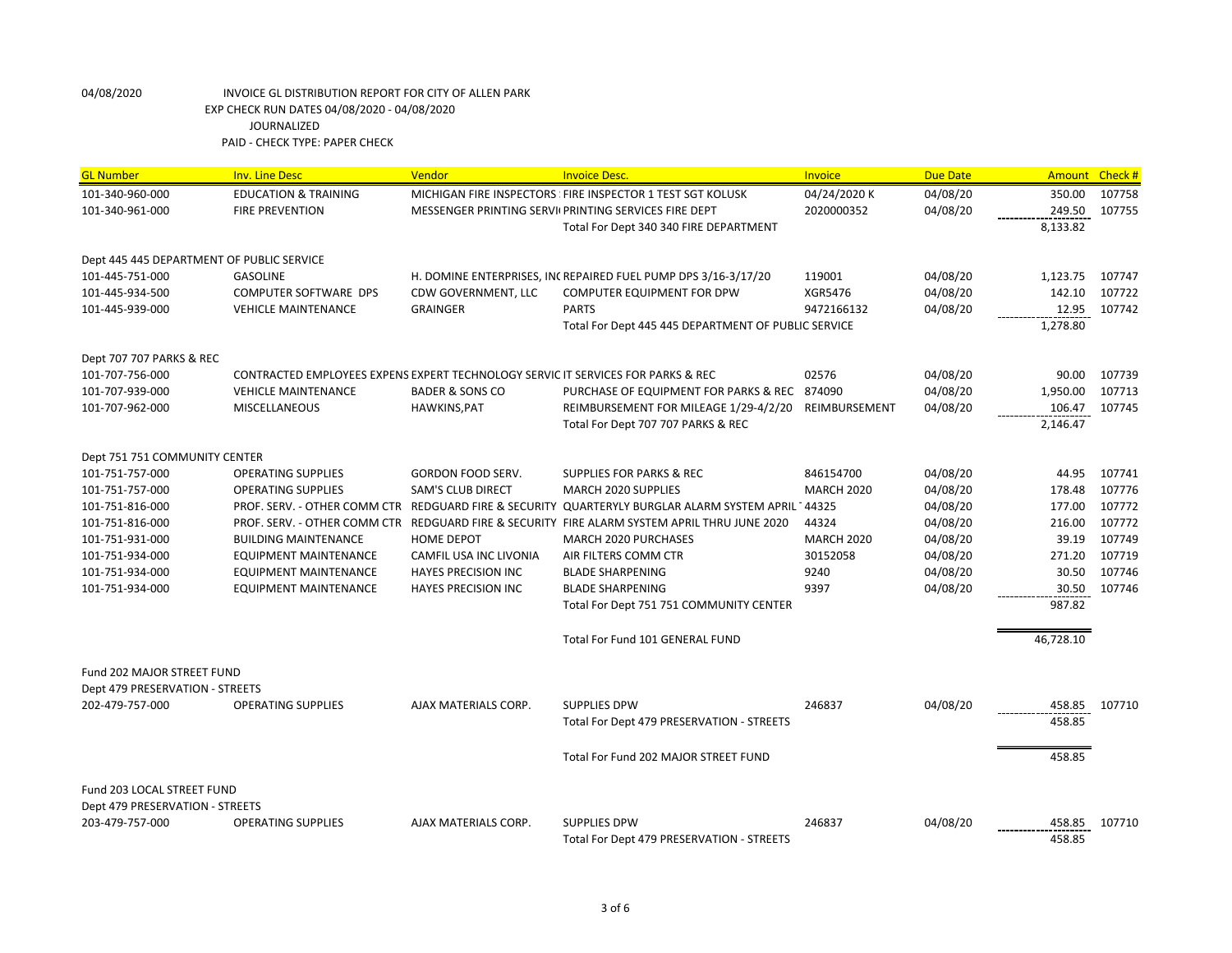| <b>GL Number</b>                        | <b>Inv. Line Desc</b>       | Vendor                                                                 | <b>Invoice Desc.</b>                                                              | Invoice           | <b>Due Date</b> |          | Amount Check # |
|-----------------------------------------|-----------------------------|------------------------------------------------------------------------|-----------------------------------------------------------------------------------|-------------------|-----------------|----------|----------------|
|                                         |                             |                                                                        | Total For Fund 203 LOCAL STREET FUND                                              |                   |                 | 458.85   |                |
|                                         |                             |                                                                        |                                                                                   |                   |                 |          |                |
| Fund 226 RUBBISH FUND                   |                             |                                                                        |                                                                                   |                   |                 |          |                |
| Dept 450 450 RUBBISH<br>226-450-819-000 | <b>WASTE DISPOSAL</b>       | RIVERVIEW, CITY OF                                                     | FEB 2020 CIAP DEMO                                                                | 84878             | 04/08/20        | 333.09   | 107775         |
| 226-450-819-000                         | <b>WASTE DISPOSAL</b>       | RIVERVIEW, CITY OF                                                     | FEB 2020 WOOD DISPOSAL                                                            | 84879             | 04/08/20        | 467.70   | 107775         |
|                                         |                             |                                                                        | Total For Dept 450 450 RUBBISH                                                    |                   |                 | 800.79   |                |
|                                         |                             |                                                                        |                                                                                   |                   |                 |          |                |
|                                         |                             |                                                                        | Total For Fund 226 RUBBISH FUND                                                   |                   |                 | 800.79   |                |
|                                         |                             |                                                                        |                                                                                   |                   |                 |          |                |
| Fund 249 BUILDING FUND                  |                             |                                                                        |                                                                                   |                   |                 |          |                |
| Dept 000<br>249-000-607-000             | <b>FEES REVENUE</b>         | <b>RHI INC</b>                                                         | REFUND ON CANCELLED PERMIT PB200071                                               | <b>REFUND</b>     | 04/08/20        | 161.50   | 107773         |
|                                         |                             |                                                                        | Total For Dept 000                                                                |                   |                 | 161.50   |                |
|                                         |                             |                                                                        |                                                                                   |                   |                 |          |                |
| Dept 371 371 BUILDING DEPARTMENT        |                             |                                                                        |                                                                                   |                   |                 |          |                |
| 249-371-821-000                         | MECHANICAL INSPECTIONS      | CARNILL, STEVE                                                         | MARCH 2020 MECHANICAL INSPECTIONS                                                 | <b>MARCH 2020</b> | 04/08/20        | 1,319.50 | 107720         |
| 249-371-822-000                         | PLUMBING INSPECTIONS        | HALASH, JEROME                                                         | MARCH 2020 PLUMBING INSPECTIONS                                                   | <b>MARCH 2020</b> | 04/08/20        | 1,174.60 | 107744         |
| 249-371-963-000                         | PROFESSIONAL SVCS           |                                                                        | CARLISLE/WORTMAN ASSOC MARCH 2020 RETAINER SERVICES                               | 2156510           | 04/08/20        | 4,000.00 | 107721         |
| 249-371-963-000                         | PROFESSIONAL SVCS           |                                                                        | CARLISLE/WORTMAN ASSOC SITE PLAN REVIEW ASPEN DENTAL                              | 2156508           | 04/08/20        | 410.00   | 107721         |
| 249-371-963-000                         | PROFESSIONAL SVCS           | CARLISLE/WORTMAN ASSOC 3355 FAIRLANE VARIANCE                          |                                                                                   | 2156509           | 04/08/20        | 267.50   | 107721         |
|                                         |                             |                                                                        | Total For Dept 371 371 BUILDING DEPARTMENT                                        |                   |                 | 7,171.60 |                |
|                                         |                             |                                                                        | Total For Fund 249 BUILDING FUND                                                  |                   |                 | 7,333.10 |                |
|                                         |                             |                                                                        |                                                                                   |                   |                 |          |                |
| Fund 266 DRUG FORFEITURE - STATE        |                             |                                                                        |                                                                                   |                   |                 |          |                |
| Dept 000                                |                             |                                                                        |                                                                                   |                   |                 |          |                |
| 266-000-657-000                         |                             | FORFEITED MONIES-STATE&LOCAI OCCUPATIONAL HEALTH CEN NEW HIRE PHYSICAL |                                                                                   | 713169434         | 04/08/20        | 163.50   | 107761         |
| 266-000-657-000                         |                             |                                                                        | FORFEITED MONIES-STATE&LOCAL PSYBUS PSYCHOLOGICAL CON PSYCHOLOGICAL EXAM NEW HIRE | 18351             | 04/08/20        | 585.00   | 107771         |
|                                         |                             |                                                                        | Total For Dept 000                                                                |                   |                 | 748.50   |                |
|                                         |                             |                                                                        |                                                                                   |                   |                 |          |                |
|                                         |                             |                                                                        | Total For Fund 266 DRUG FORFEITURE - STATE                                        |                   |                 | 748.50   |                |
| Fund 271 LIBRARY                        |                             |                                                                        |                                                                                   |                   |                 |          |                |
| Dept 000                                |                             |                                                                        |                                                                                   |                   |                 |          |                |
| 271-000-728-000                         | <b>OFFICE SUPPLIES</b>      | DEMCO, INC.                                                            | MISC SUPPLIES LIBRARY                                                             | 6786551           | 04/08/20        | 579.05   | 107730         |
| 271-000-728-000                         | <b>OFFICE SUPPLIES</b>      | PETTY CASH - LIBRARY                                                   | REIMBURSEMENT OF PETTY CASH LIBRARY                                               | REIMBURSEMENT     | 04/08/20        | 99.34    | 107767         |
| 271-000-757-000                         | <b>OPERATING SUPPLIES</b>   | PETTY CASH - LIBRARY                                                   | REIMBURSEMENT OF PETTY CASH LIBRARY                                               | REIMBURSEMENT     | 04/08/20        | 56.14    | 107767         |
| 271-000-828-000                         | <b>MATERIALS</b>            | ARKIVMUSIC                                                             | <b>CD'S FOR LIBRARY</b>                                                           | 39929             | 04/08/20        | 78.96    | 107712         |
| 271-000-828-000                         | <b>MATERIALS</b>            | <b>ARKIVMUSIC</b>                                                      | <b>CD'S FOR LIBRARY</b>                                                           | 39927             | 04/08/20        | 16.99    | 107712         |
| 271-000-931-000                         | <b>BUILDING MAINTENANCE</b> | <b>ORKIN</b>                                                           | MONTHLY LIBRARY INSPECTION SERVICES                                               | 197953259         | 04/08/20        | 300.00   | 107765         |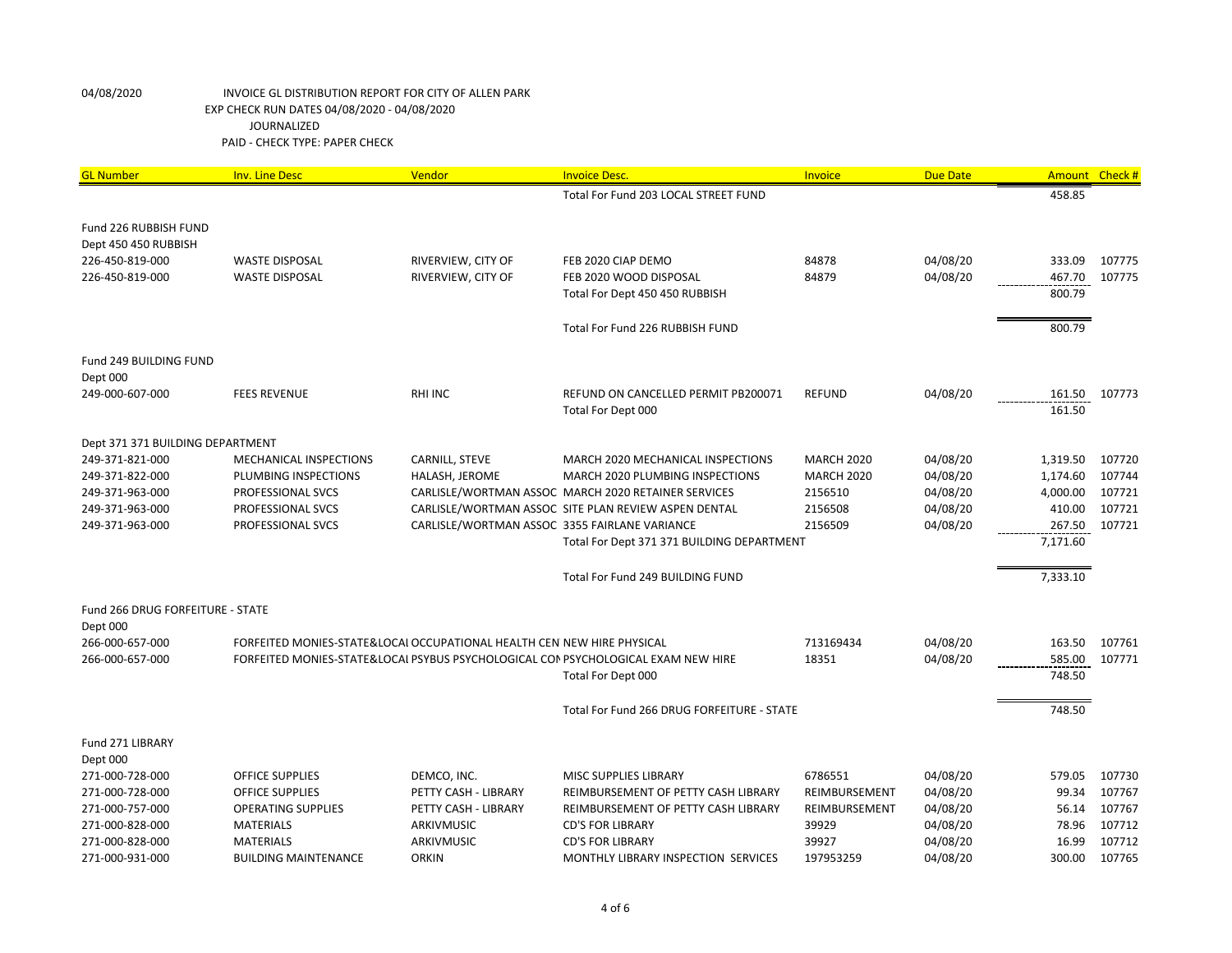| <b>GL Number</b>             | <b>Inv. Line Desc</b>                                                         | Vendor                                  | <b>Invoice Desc.</b>                                      | Invoice             | <b>Due Date</b> | <b>Amount</b> | Check# |
|------------------------------|-------------------------------------------------------------------------------|-----------------------------------------|-----------------------------------------------------------|---------------------|-----------------|---------------|--------|
| 271-000-934-000              | <b>EQUIPMENT MAINTENANCE</b>                                                  | <b>HADDIX ELECTRIC</b>                  | MATERIAL & LABOR TO PROVIDE POWER FOR C10001              |                     | 04/08/20        | 2,325.00      | 107743 |
| 271-000-934-000              | <b>EQUIPMENT MAINTENANCE</b>                                                  |                                         | SOUTHERN MICHIGAN INFOR IT SERVICES FOR LIBRARY DEPT      | 3735                | 04/08/20        | 1,760.00      | 107778 |
|                              |                                                                               |                                         | Total For Dept 000                                        |                     |                 | 5,215.48      |        |
|                              |                                                                               |                                         |                                                           |                     |                 |               |        |
|                              |                                                                               |                                         | <b>Total For Fund 271 LIBRARY</b>                         |                     |                 | 5,215.48      |        |
|                              |                                                                               |                                         |                                                           |                     |                 |               |        |
| Fund 592 WATER & SEWER       |                                                                               |                                         |                                                           |                     |                 |               |        |
| Dept 600 WATER               |                                                                               |                                         |                                                           |                     |                 |               |        |
| 592-600-748-000              | <b>HYDRANT MAINTENANCE</b>                                                    | <b>CORE &amp; MAIN LP</b>               | <b>SUPPLIES</b>                                           | MO27878             | 04/08/20        | 250.00        | 107727 |
| 592-600-873-000              | <b>MAIN MAINTENANCE</b>                                                       | <b>CORE &amp; MAIN LP</b>               | <b>SUPPLIES</b>                                           | MO16142             | 04/08/20        | 284.40        | 107727 |
| 592-600-926-050              | PURCHASED WATER                                                               |                                         | GREAT LAKES WATER AUTHO FEB 2020 WHOLESALE WATER USAGE    | <b>FEBWHOLESALE</b> | 04/08/20        | 183,472.52    | 107731 |
| 592-600-978-004              | <b>CROSS CONNECTION PROGRAM</b>                                               | HYDRO DESIGNS, INC.                     | MARCH 2020 CROSS CONN RESIDENTIAL INSPE 0056594-IN        |                     | 04/08/20        | 4,934.00      | 107750 |
| 592-600-978-004              | <b>CROSS CONNECTION PROGRAM</b>                                               | HYDRO DESIGNS, INC.                     | MARCH 2020 COMMERCIAL CROSS CONN INSPI0056832-IN          |                     | 04/08/20        | 1,500.00      | 107750 |
|                              |                                                                               |                                         | Total For Dept 600 WATER                                  |                     |                 | 190,440.92    |        |
|                              |                                                                               |                                         |                                                           |                     |                 |               |        |
| Dept 601 601 SEWER           |                                                                               |                                         |                                                           |                     |                 |               |        |
| 592-601-678-005              | <b>RUBBLE REMOVAL</b>                                                         | <b>CITY OF MOUNT CLEMENS</b>            | SEPTIC VACTOR SEWAGE CHARGE                               | 0028001280          | 04/08/20        | 734.00        | 107725 |
| 592-601-704-000              | <b>COMPUTER MNT WATER</b>                                                     |                                         | EXPERT TECHNOLOGY SERVIC IT SERVICES FOR WATER DEPT       | 02574               | 04/08/20        | 90.00         | 107739 |
| 592-601-745-300              | STORM/CB MAINTENANCE                                                          | DIX BLOCK & SUPPLY CO.                  | <b>SUPPLIES</b>                                           | 138677              | 04/08/20        | 351.17        | 107734 |
| 592-601-757-000              | <b>OPERATING SUPPLIES</b>                                                     | <b>SMART BILL</b>                       | APRIL 2020 WATER BILLS & SUPPLIES                         | 42082-S             | 04/08/20        | 1,968.20      | 107777 |
| 592-601-802-100              | COMPUTER MAINTENANCE BASINEXPERT TECHNOLOGY SERVIC IT SERVICES FOR WATER DEPT |                                         |                                                           | 02574               | 04/08/20        | 270.00        | 107739 |
| 592-601-923-000              | PROFESSIONAL SERVICES                                                         | <b>RITTER GIS INC</b>                   | MARCH 2020 GIS SUPPORT SERVICES                           | 2020-1301           | 04/08/20        | 1,120.00      | 107774 |
| 592-601-927-050              | SEWAGE DISPOSAL-GLWA                                                          |                                         | GREAT LAKES WATER AUTHO MARCH 2020 SEWAGE SERVICES        | MARSEWAGE           | 04/08/20        | 71,200.00     | 107733 |
| 592-601-927-060              | SEWAGE DISPOSAL- WAYNE COUN DUWA                                              |                                         | JAN 2020 SEWAGE DISPOSAL                                  | <b>JAN 2020</b>     | 04/08/20        | 57,567.56     | 107735 |
| 592-601-927-060              | SEWAGE DISPOSAL- WAYNE COUN DUWA                                              |                                         | FEB 2020 SEWAGE DISPOSAL                                  | <b>FEB 2020</b>     | 04/08/20        | 52,657.46     | 107736 |
| 592-601-927-100              | <b>DETROIT POLLUTANTS</b>                                                     |                                         | <b>GREAT LAKES WATER AUTHO FEB 2020 POLLUTANT CHARGES</b> | <b>FEBPOLLUTANT</b> | 04/08/20        | 628.31        | 107785 |
| 592-601-940-500              | FAIRLANE/INDEPNCE MKT STATIOI KENNEDY INDUSTRIES                              |                                         | REPAIRS ON DIX & HORGER PUMP #2 SEWAGE 617084             |                     | 04/08/20        | 19,935.00     | 107753 |
|                              |                                                                               |                                         | Total For Dept 601 601 SEWER                              |                     |                 | 206,521.70    |        |
| Dept 603 603 BASIN           |                                                                               |                                         |                                                           |                     |                 |               |        |
| 592-603-853-000              | <b>TELEPHONE-</b>                                                             | <b>VERIZON WIRELESS</b>                 | BASIN SERVICES 2/24-3/23/20                               | 9851112800          | 04/08/20        | 50.04         | 107782 |
| 592-603-934-000              | <b>EQUIPMENT MAINTENANCE</b>                                                  | <b>BELFORT INSTRUMENT COMF SUPPLIES</b> |                                                           | 951619-1            | 04/08/20        | 65.00         | 107717 |
|                              |                                                                               |                                         | Total For Dept 603 603 BASIN                              |                     |                 | 115.04        |        |
|                              |                                                                               |                                         |                                                           |                     |                 |               |        |
| Dept 604 ADMINISTRATION/DEBT |                                                                               |                                         |                                                           |                     |                 |               |        |
| 592-604-820-000              | <b>ENGINEERING</b>                                                            | <b>BUCCILLI GROUP, LLC</b>              | INSPECTION SERV LARME STORM SEWER 3/17-3884               |                     | 04/08/20        | 864.00        | 107718 |
|                              |                                                                               |                                         | Total For Dept 604 ADMINISTRATION/DEBT                    |                     |                 | 864.00        |        |
|                              |                                                                               |                                         |                                                           |                     |                 |               |        |
|                              |                                                                               |                                         | Total For Fund 592 WATER & SEWER                          |                     |                 | 397,941.66    |        |

Fund 701 TRUST AND AGENCY